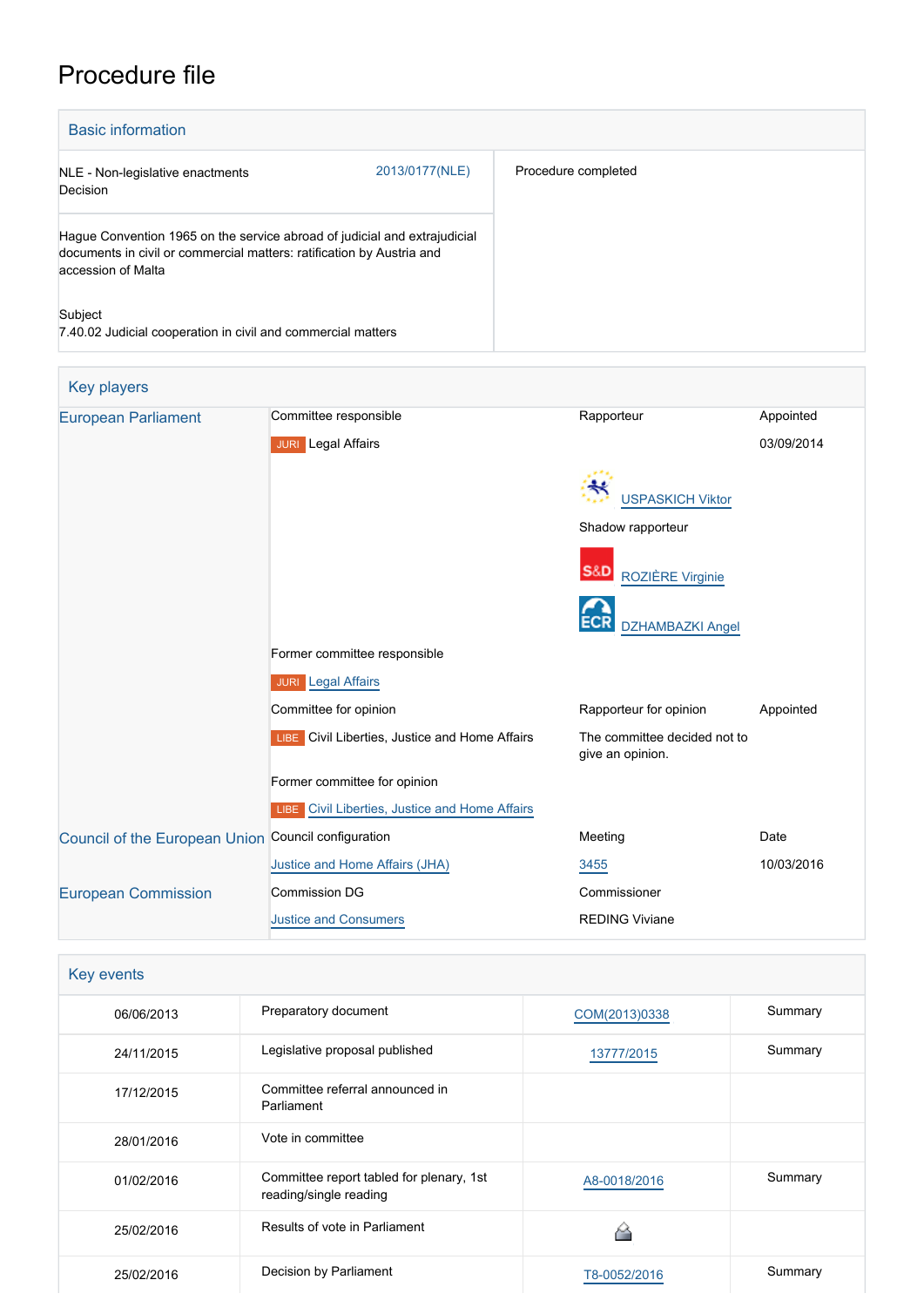| 10/03/2016 | Act adopted by Council after consultation<br>of Parliament |  |
|------------|------------------------------------------------------------|--|
| 10/03/2016 | End of procedure in Parliament                             |  |
| 22/03/2016 | Final act published in Official Journal                    |  |

| <b>Technical information</b> |                                                                                                      |
|------------------------------|------------------------------------------------------------------------------------------------------|
| Procedure reference          | 2013/0177(NLE)                                                                                       |
| Procedure type               | NLE - Non-legislative enactments                                                                     |
| Procedure subtype            | Consent by Parliament                                                                                |
| Legislative instrument       | Decision                                                                                             |
| Legal basis                  | Treaty on the Functioning of the EU TFEU 281-p2; Treaty on the Functioning<br>of the EU TFEU 218-p6a |
| Other legal basis            | Rules of Procedure EP 159                                                                            |
| Stage reached in procedure   | Procedure completed                                                                                  |
| Committee dossier            | JURI/8/00177                                                                                         |

#### Documentation gateway

| Preparatory document                                               | COM(2013)0338 | 06/06/2013 | EC  | Summary |
|--------------------------------------------------------------------|---------------|------------|-----|---------|
| Committee draft report                                             | PE541.497     | 13/11/2014 | EP  |         |
| Legislative proposal                                               | 13777/2015    | 24/11/2015 | CSL | Summary |
| Committee report tabled for plenary, 1st<br>reading/single reading | A8-0018/2016  | 01/02/2016 | EP  | Summary |
| Text adopted by Parliament, 1st reading/single<br>reading          | T8-0052/2016  | 25/02/2016 | EP  | Summary |

#### Additional information

| National parliaments | <b>IPEX</b> |
|----------------------|-------------|
| European Commission  | EUR-Lex     |

## Final act  [Decision 2016/414](https://eur-lex.europa.eu/smartapi/cgi/sga_doc?smartapi!celexplus!prod!CELEXnumdoc&lg=EN&numdoc=32016D0414) [OJ L 075 22.03.2016, p. 0001](https://eur-lex.europa.eu/legal-content/EN/TXT/?uri=OJ:L:2016:075:TOC) Summary

### Hague Convention 1965 on the service abroad of judicial and extrajudicial documents in civil or commercial matters: ratification by Austria and accession of Malta

PURPOSE: to authorise Austria and Malta to accede to the Hague Convention on the Service Abroad of Judicial and Extrajudicial Documents in Civil or Commercial Matters in the interest of the European Union.

PROPOSED ACT: Council Decision.

ROLE OF THE EUROPEAN PARLIAMENT: Council may adopt the act only if Parliament has given its consent to the act.

BACKGROUND: the Hague Convention on the Service Abroad of Judicial and Extrajudicial Documents in Civil or Commercial Matters seeks to simplify the method of transmission of judicial and extrajudicial documents between the Contracting States. It thus facilitates judicial cooperation in cross-border civil and commercial litigation. The EU in its external relations has been promoting the accession of third countries to the Hague Service Convention. The Hague Service Convention is not open to participation by regional organisations. As a result, the European Union is not in a position to accede to the Convention.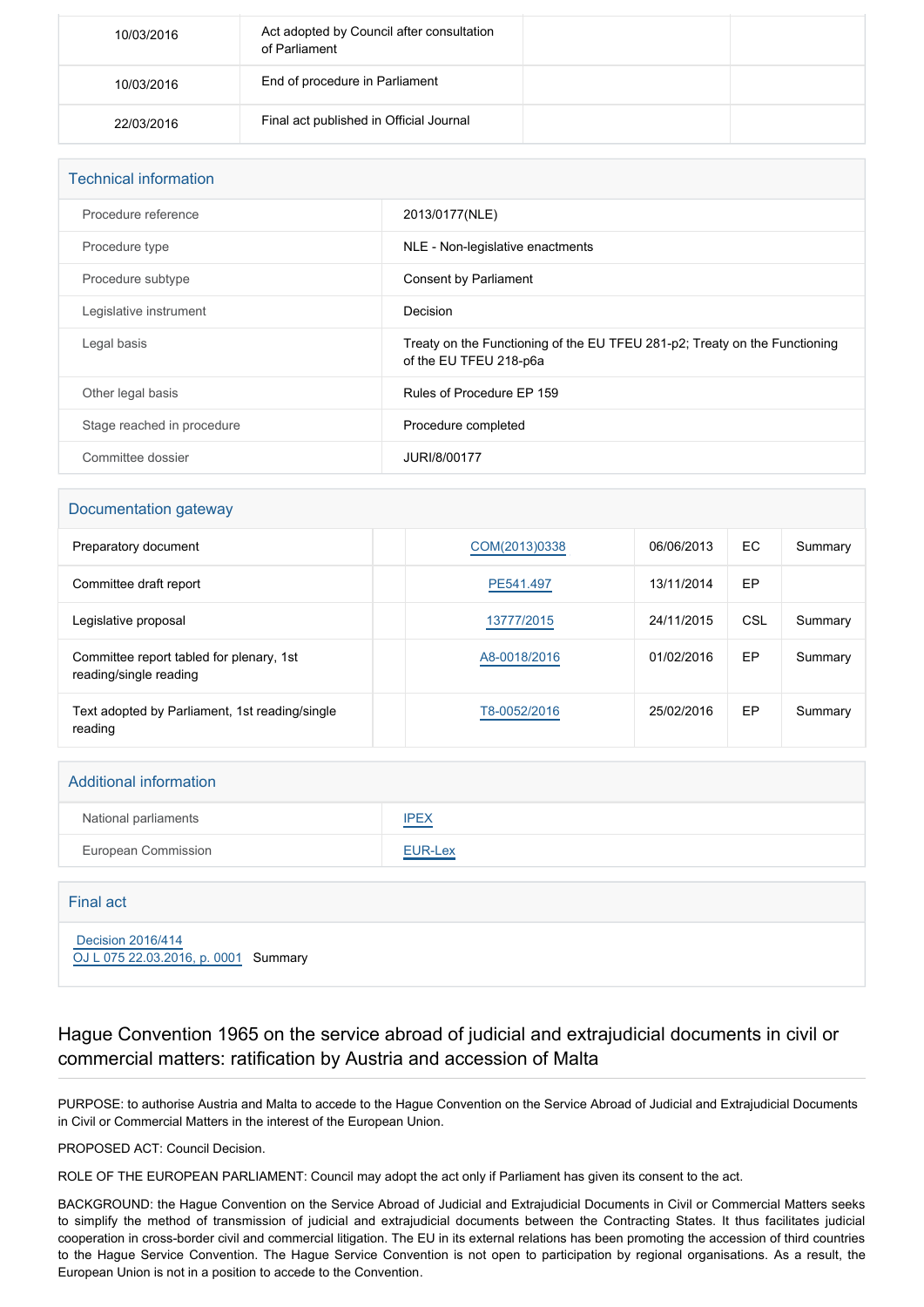Given that the Hague Service Convention is important for the European Union interests, the Council should authorise the Member States which had not concluded the Hague Service Convention before adoption of the Union measures to accede to the Convention in the interest of the European Union, subject to certain conditions. The Member States to which this decision is addressed are Austria and Malta.

IMPACT ASSESSMENT: no impact assessment was undertaken.

LEGAL BASIS: Article 81(2) and 218(6)(a) of the Treaty on the Functioning of the European Union (TFEU).

CONTENT: under this proposal for a Council Decision, Austria and Malta would accede to the Hague Convention of 15 November 1965 on the Service Abroad of Judicial and Extrajudicial Documents in Civil or Commercial Matters in the interest of the European Union.

Purpose of the Convention: the Convention indicates the channels to be used for the transmission from one Contracting State to another in the event of service abroad of judicial and extrajudicial act. The main channel of transmission, in lieu of consular and diplomatic channels, is through a Central Authority, who shall serve the documents or shall arrange to have them served. The Convention also provides for several other modes of transmission (for example, by post). It seeks to establish a system which, as far as possible, brings actual notice of the document to be served to the recipient in sufficient time to enable him to defend himself.

Lastly, the Convention facilitates proof that the service has been affected abroad, by means of certificates contained in a uniform model.

EU competences: this field falls into the exclusive external competence of the European Union, because of the adoption of internal Union legislation by means of [Regulation \(EC\) No 1393/2007](http://www.europarl.europa.eu/oeil/popups/ficheprocedure.do?lang=EN&reference=2005/0126(COD)) on the service in the Member States of judicial and extrajudicial documents in civil or commercial matters. As a result, Member States cannot sign this Convention without being authorised to do so. 24 Member States were Parties to the Convention before the EU legislation was adopted. Austria and Malta remain to be authorised to accede to the Convention.

The Commission therefore proposes that the Council authorises Austria and Malta to accede to the Convention in the interest of the European Union. The Convention does not contain any provisions allowing the European Union itself to accede to the Convention.

Declarations of the Contracting States: the Convention provides for a possibility for the Contracting States to make declarations with regard to a number of its provisions. The EU Member States, Contracting States to the Convention, entered various declarations. The situation is not uniform, however. Against this backdrop, it is not reasonable to require the Member States concerned to make uniform declaration(s), if any. In conclusion, Austria and Malta should, when acceding to the Convention, make all appropriate declarations allowed under its provisions that they deem necessary. The text of such declarations should be attached to the Council decision.

Entry into force: Austria and Malta will take the necessary measures to deposit their instruments of accession before 31 December 2014.

BUDGETARY IMPLICATION: the proposal has no implications for the European Union?s budget.

## Hague Convention 1965 on the service abroad of judicial and extrajudicial documents in civil or commercial matters: ratification by Austria and accession of Malta

PURPOSE: to authorise Austria to sign and ratify, and Malta to accede to, the Hague Convention of 15 November 1965 on the Service Abroad of Judicial and Extrajudicial Documents in Civil or Commercial Matters, in the interest of the European Union.

PROPOSED ACT: Council Decision.

ROLE OF THE EUROPEAN PARLIAMENT: Council may adopt the act only if Parliament has given its consent to the act.

BACKGROUND: the Hague Convention of 15 November 1965 on the Service Abroad of Judicial and Extrajudicial Documents in Civil or Commercial Matters simplifies the methods of transmission of judicial and extrajudicial documents between the Contracting States. Thus, it facilitates judicial cooperation in cross-border civil and commercial litigation.

The Convention does not allow for participation by regional economic integration organisations such as the Union. As a result, the Union is not in a position to accede to the Convention. However, many countries, including the Member States except Austria and Malta, are parties to the Convention. The latter two states have expressed their interest in becoming parties. It is in the interest of the Union that all Member States are parties to the Convention. In addition, in the framework of Union external policy in the area of civil justice, the Union promotes accession to, and ratification of, the Convention by third States.

CONTENT: by this draft Decision, the Council authorises Austria to sign and ratify, and Malta to accede to, the Hague Convention of 15 November 1965 on the Service Abroad of Judicial and Extrajudicial Documents in Civil or Commercial Matters, in the interest of the Union.

The Convention indicates the channels of transmission to be used when a judicial or extrajudicial document has to be transmitted from one Contracting State to the Convention to another Contracting State for the service in the latter. The Convention:

- simplifies the method of transmission of judicial and extrajudicial documents: the main channel of transmission, in lieu of consular and diplomatic channels, is through a Central Authority, which serves the documents or arranges to have them served. The Convention also provides for several alternative methods of transmission (e.g. postal channels);
- aims to establish a system which, to extent possible, brings actual notice of the document to be served to the recipient in sufficient time to enable him to defend himself;
- facilitates proof that the service has been affected abroad, by mean of certificates contained in a uniform model.

Austria shall take the necessary steps to deposit its instrument of ratification within a reasonable time and at the latest by 31 December 2017. After the Decision takes effect Malta shall notify the Ministry of Foreign Affairs of the Kingdom of the Netherlands of the date on which the Convention will become applicable to Malta.

The United Kingdom and Ireland are bound by [Regulation \(EC\) No 1393/2007](http://www.europarl.europa.eu/oeil/popups/ficheprocedure.do?reference=2005/0126(COD)&l=en) of the European Parliament and of the Council1 and are therefore taking part in the adoption and application of this Decision. On the other hand, Denmark is not taking part in it.